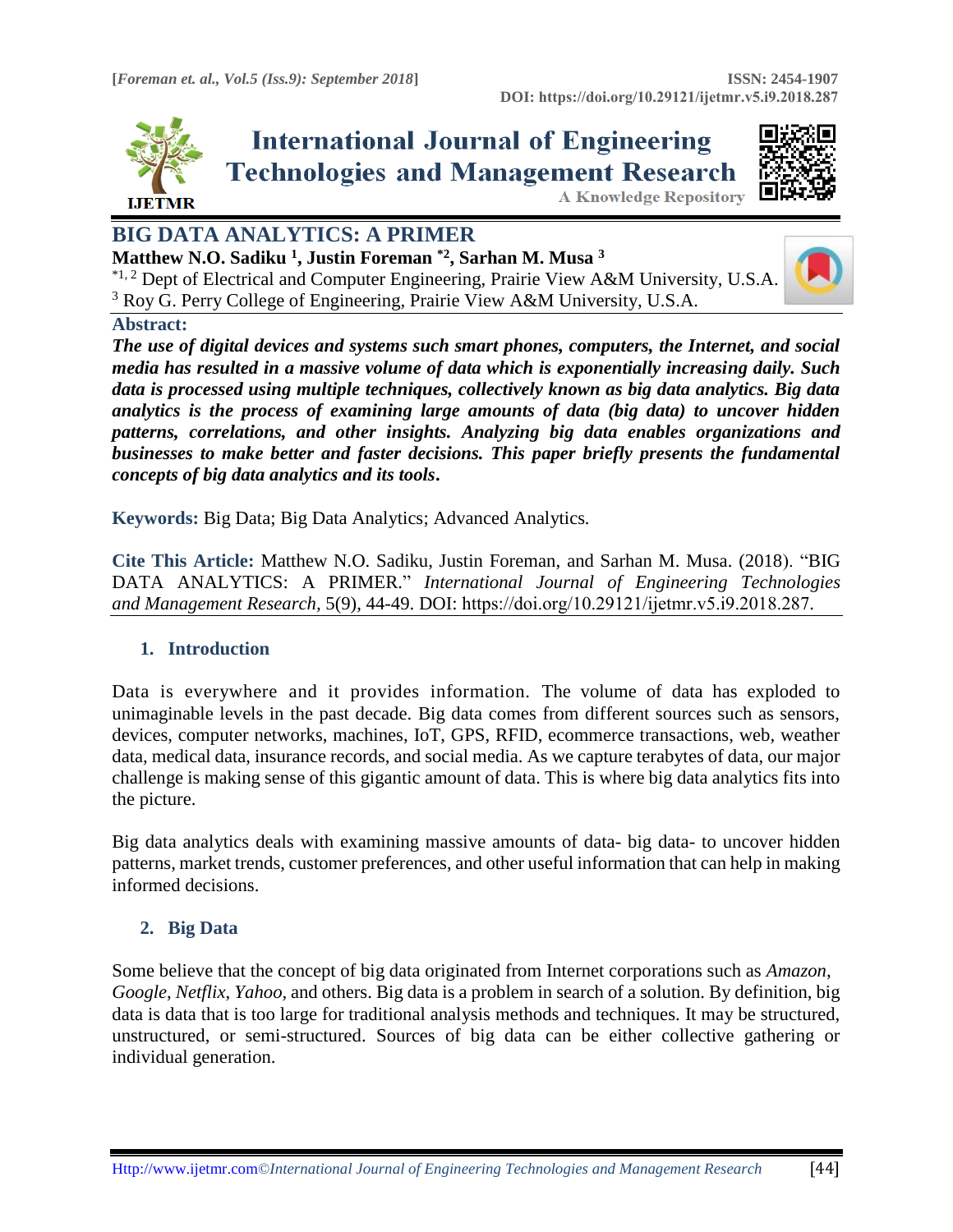As shown in Fig. 1[1], big data can be characterized as having 5Vs: volume, velocity, variety, value, and veracity.

- *High volume—*the amount or quantity of data
- *High velocity*—the rate at which data is created
- *High variety—*the different types of data (structured, unstructured, or semi-structured)
- *High* Value the added value from the information extracted.
- *High* Veracity the uncertainty, accuracy, and reliability of data



Figure 1: The 5 V's of Big Data [1]

Because of these characteristics, big data exceeds the processing capacity of conventional database systems. It requires new technologies and techniques to capture, store, and analyze. This is where big data analytics techniques and tools come into the picture. Analytics tools and databases can handle big data.

# **3. BDA Techniques**

Big data analytics (BDA) refers to how we can extract, validate, translate, and utilize big data as a new currency of information transactions. It is an emerging field that is aimed at creating empirical predictions. Data-driven organizations use analytics to guide decisions at all levels.

Common BDA techniques include [2,3]:

**1) Data Mining:** Data mining is searching for useful information in massive amounts of data. It involves extracting knowledge from large databases and applying the knowledge in making fact-based decisions. Data mining techniques enable humans to find useful hidden trends and relationships in massive data. Data mining algorithms allow us to refine data and find their real value. They deal with a large amount of data with great processing speed.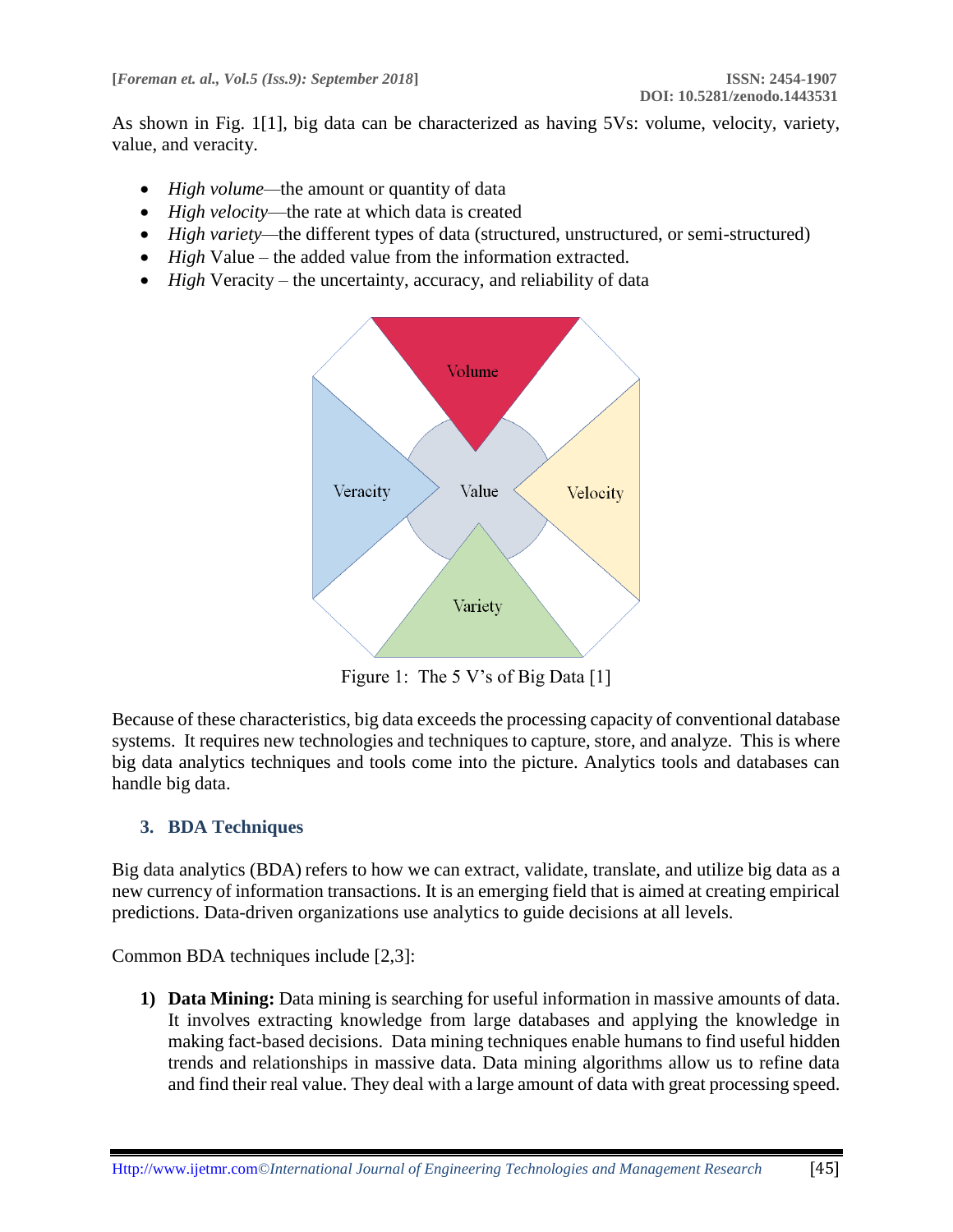Data mining can be predictive or descriptive. Descriptive data mining describes the general characteristics of the data in the database, while the predictive data mining uses the current data to make some prediction. Data mining techniques include cluster analysis, association rule of learning classification, and regression [4,5].

- **2) Web Mining:** This is the technique for extracting useful information obtained from the World Wide Web. It is the application of data mining techniques for discovering patterns from large web repositories. It may be used to learn about customer behavior, evaluate the effectiveness of a specific website, help quantify the success of a marketing strategy, and reveal unknown knowledge about a particular website. Web mining may include content mining, hyperlink structure mining, and usage mining [6,7].
- **3) Text Analytics:** It is generally accepted that structured data represents only 20% of the information available to an organization, while 80% of all the data is in unstructured form. Also known as text mining or natural language processing, text analytics is the science of turning unstructured text into structured data. Its purpose is deriving high-quality structured data from unstructured (textual) information.
- **4) Predictive Analytics:** This is the process of predicting phenomena of the future with BDA tools by analyzing current and historical facts. This makes it possible for analysts to make sound decisions based on visualization analysis and data mining. It builds models for forecasting customer behavior and other future developments.
- **5) Machine Learning:** This is one of the main drivers of the BD revolution because of its ability to learn from data and provide decisions, insights, and trends. Machine learning (ML) is about learning some properties of a data set and applying them to new data. It is the scientific discipline dealing with the ways in which machines learn from experience. It refers to the automated detection of meaningful patterns in a given collection of data. It is an incredibly powerful tool that is used in a wide range of compelling application domains because it is applicable to many real-life problems. ML has already shown its capacity to learn and analyze, beating our best champions at complex strategy games, such as *[Go](http://www.economist.com/news/science-and-technology/21694883-alphagos-masters-taught-it-game-electrifying-match-shows-what)* and *Jeopardy!* Common machine learning algorithms include artificial neural networks, fuzzy logic, and genetic algorithms [8,9].
- **6) Deep Learning:** Deep learning (DL) refers to a family of approaches that have taken machine learning to a new level, helping computers make sense out of vast amounts of data. Deep learning algorithms are used to train deep networks with large amounts of data. DL has become a big wave of technology trend for big data and artificial intelligence [10].
- **7) Visual Analytics:** Data visualization plays a major role in understanding and exploring data because there is much to gain when data is presented in a visual manner. Visual analytics are efficient when working in a geospatial domain and multi-dimensional analysis.
- **8) Crowdsourcing:**This is the process of getting work done by online community or crowd of people in the form of an open call, the voluntary undertaking of a task. This tool is used more for collecting data than for analyzing it.
- **9) Mobile Analytics:** Mobile analytics research is emerging in different areas such as mobile sensing apps that are location-aware and activity-sensitive. The ability to collect fine grained, location-specific, context-aware, highly personalized content through these smart devices has opened new opportunities [11].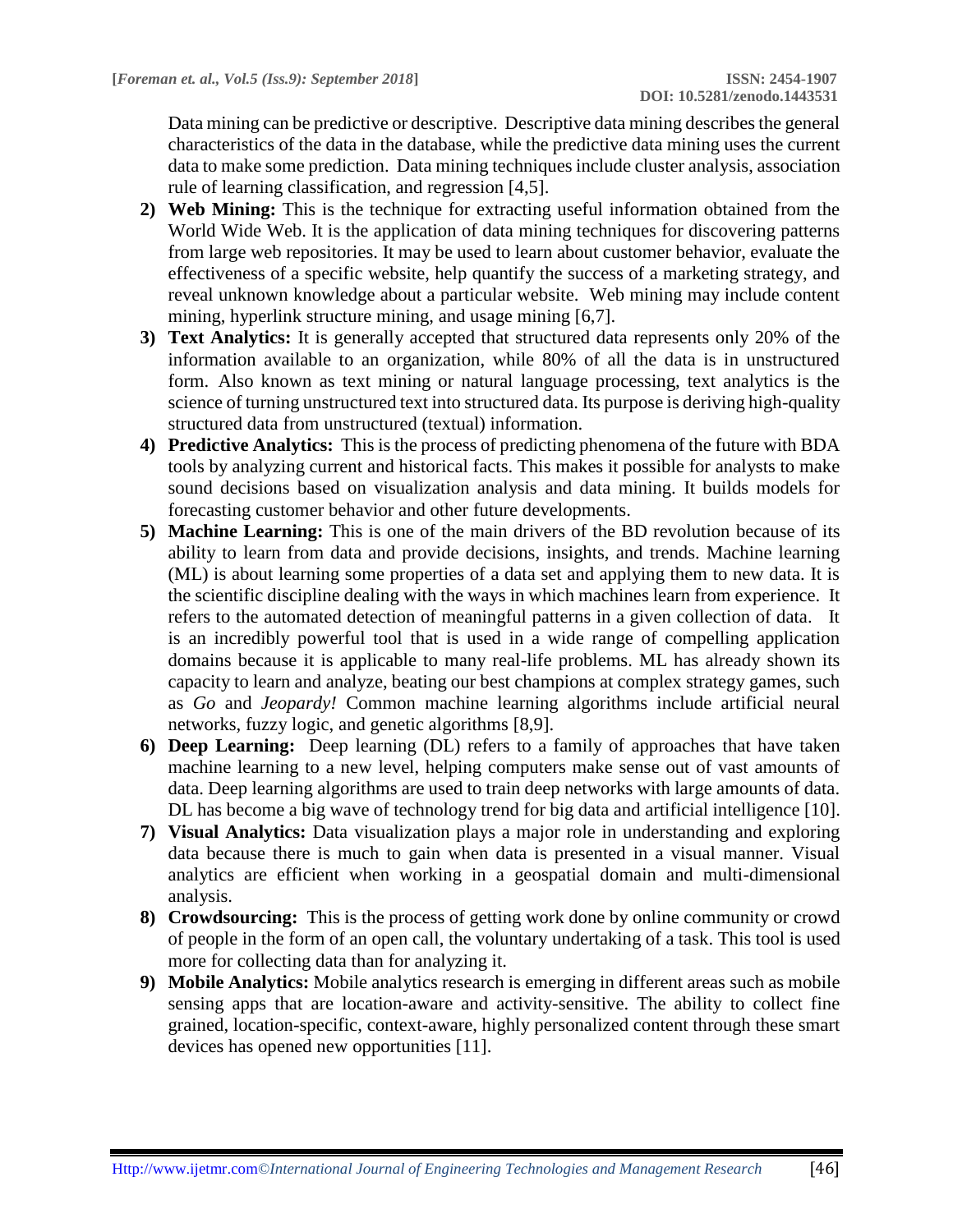Analysing huge volumes of data improves data-driven decision-making mechanism and the ability to predict future outcomes. Big data analytics helps organizations in significant cost reduction, better decision making, and creation of new products and services.

# **4. BDA Tools**

The 5V characteristics of big data will bring software based on traditional approaches to their knees. Once the big data is ready for analysis, we use advanced software programs. These include Hadoop, MapReduce, MongoDB, and NoSQL databases.

- **Hadoop:** This is an open-source software-framework for distributed storage of large datasets on computer clusters. It was originally developed in 2006 by Doug Cutting and Mike Cafarella. It provides large amounts of storage for all sorts of data along with the ability to handle virtually limitless concurrent tasks. Hadoop is written in Java and provides Java classes and APIs to access them. It is designed to process large amounts of structured and unstructured data. Although Hadoop is a free and an open-source software, the free version of Hadoop is not easy to use. A number of companies have developed friendlier versions of Hadoop, and Cloudera is the most popular of them all.
- **MapReduce:** This works on Hadoop framework. It is a Google technology for processing massive amounts of data. It is a software framework that enables developers to code programs that can process large amounts of unstructured data. It is a data processing algorithm that involves distributing a task across multiple nodes running a "map" function. It has two components: (1) Map which distributes the input data to several clusters for parallel processing, (2) Reduce which collects all sub-results to provide the final result.
- **NoSQL:** This is an open source software designed for use in big data application in clustered environments, providing high speed access unstructured or semi-structured data. It provides capabilities to query and retrieve unstructured and semi-structured data. It is available in both an open source community edition and in a priced enterprise edition.
- **MongoDB:** This is a good resource for managing data that is frequently changing or unstructured. It is a version of NoSQL. It is the modern, start-up approach to relational databases. As with any database, one needs to know how to query it using programming language. It is a flexible, highly scalable database designed for web applications. It is often used to store data in mobile apps, product catalogs, and real-time applications.

Other tools include Hive, Cassandra, Spark, Tableau, and Talend.

# **5. Applications**

Applications of BDA allows data scientists, predictive modelers, statisticians, and other professionals to analyze growing volumes of data. BDA has increasingly been employed by retailers, financial services firms, healthcare organizations, manufacturers, energy companies, and other enterprises.

**Marketing:** Market leaders gain insight by analyzing transaction histories and web-behavior. They use the result to paint a complete picture of each customer's behavior, likes, and dislikes. This allows them to present personalized, tailored offerings to individual customers.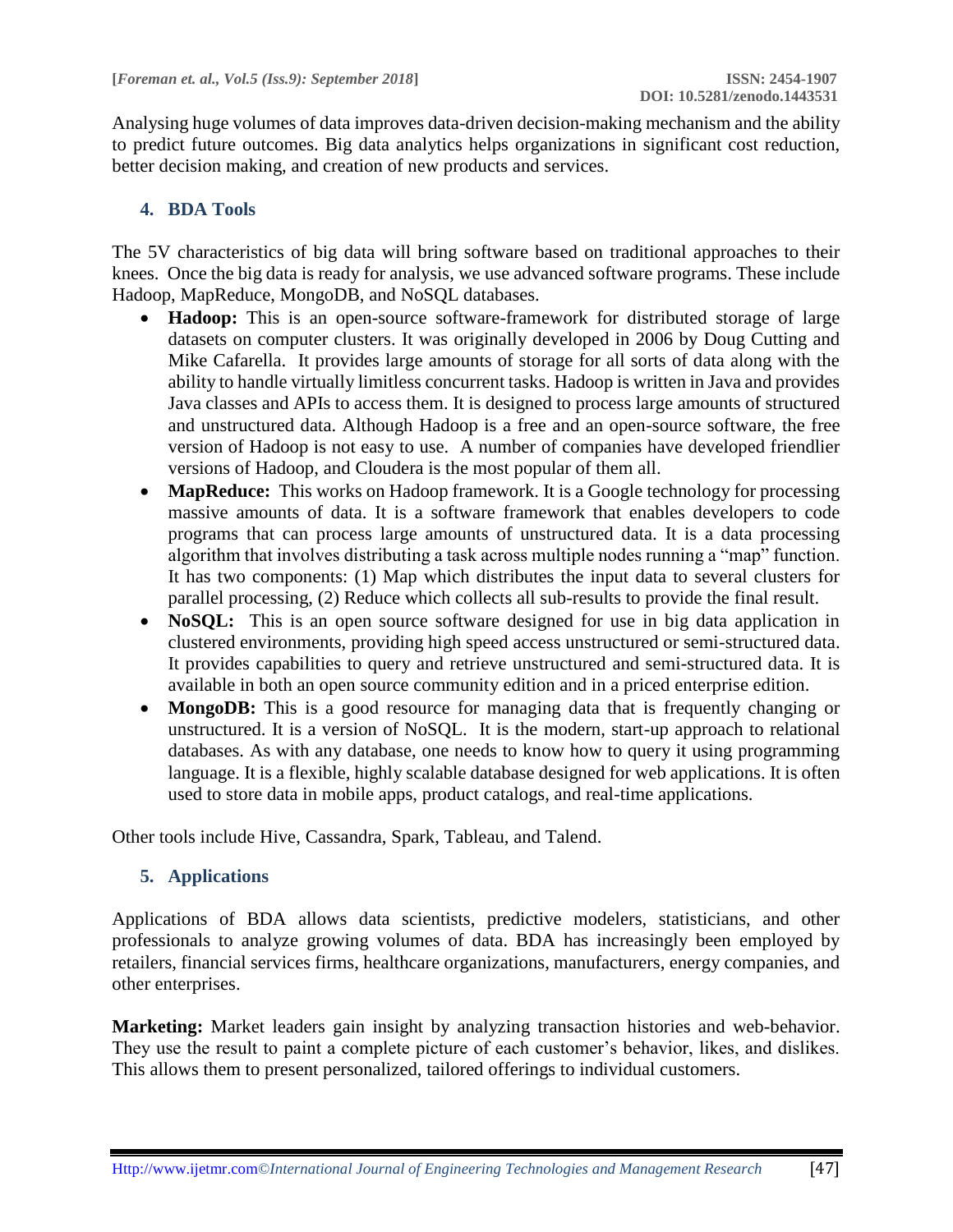**Fraud detection:** Cell phone operators know customer location and credit-card companies know the location of transactions. By analyzing point of sale, geolocation, authorization, and transaction data, business company can identify fraud patterns in historical data. The result of the analysis can be used to identify potential fraud and proactively notify customers.

**Healthcare:** The healthcare industry has generated large amounts of data, driven by record keeping, compliance, and patient care. By effectively using BDA, healthcare organizations stand to realize significant potential benefits [12].

**Cellular network:** Mobile cellular networks generate massive heterogeneous data due to the widespread use of mobile Internet. BDA can improve the performance of mobile cellular networks and maximize the revenue of operators [13].

Other applications include telecommunications, transportation, law enforcement, manufacturing, utilities, revenue generation, gaming, automobile insurance, smart grid, and gaming.

# **6. Benefits and Challenges**

The major benefits of big data analytics are speed and efficiency. BDA helps organizations harness their data and use it to identify new opportunities. This results in smarter business moves, more efficient operations, cost reduction, increased productivity, better decision making, higher profits, and happier customers as illustrated in Figure 2.



Figure 2: Benefits of BDA [14]

The major organizational challenges to BDA adoption include [15]: (1) Data ownership and control, (2) skills shortage, (3) business focus and prioritization; (4) privacy. Most organizations lack employees who are skilled in big data analytics and find hiring experienced data scientists to be expensive. The amount and complexity of data can cause data management issues such as data quality, consistency, and governance. Individual privacy is a major challenge since a lot of big data contains personal information about customers, clients, or patients. How much data should the government and organizations be allowed to collect? Decision makers must consider these concerns by implementing protection mechanisms that enable getting benefits from big data without risking security and privacy [16].